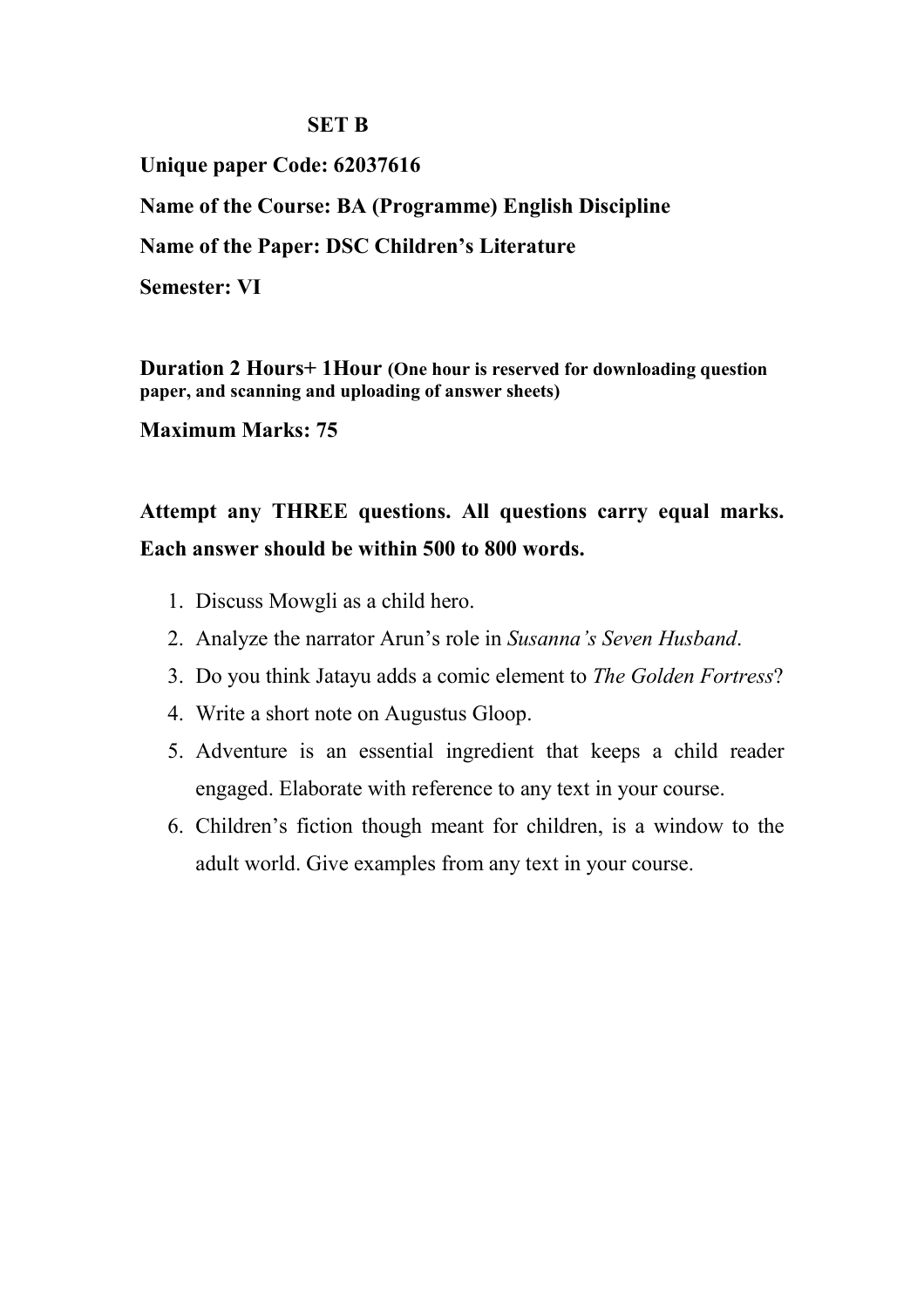## **SET A**

**Unique paper Code: 62037616 Name of the Course: BA (Programme) English Disp-3 Name of the Paper: DSC Children's Literature Semester: VI**

**Duration: 2 Hours + 1 hour (One hour is reserved for downloading question paper, and scanning and uploading of answer sheets)**

**Maximum Marks: 75**

**Attempt any THREE questions. All questions carry equal marks. Each answer should be within 500 to 800 words.**

- 1. Kipling's *The Jungle Book* is a text that pays respect to imperialism. Do you agree?
- 2. The story of *Susanna's Seven Husbands* can be read as a metaphor of the battle of the sexes. Discuss.
- 3. How does Feluda fit the classic role of a detective?
- 4. Explain the use of fantasy in *Charlie and the Chocolate Factory*.
- 5. Children's literature uses humour to teach lessons to its readers. Elaborate on this statement with reference to any one text in your course.
- 6. Children's Literature often shows adults in a critical light. Do you agree? Give examples from any text that you have read.